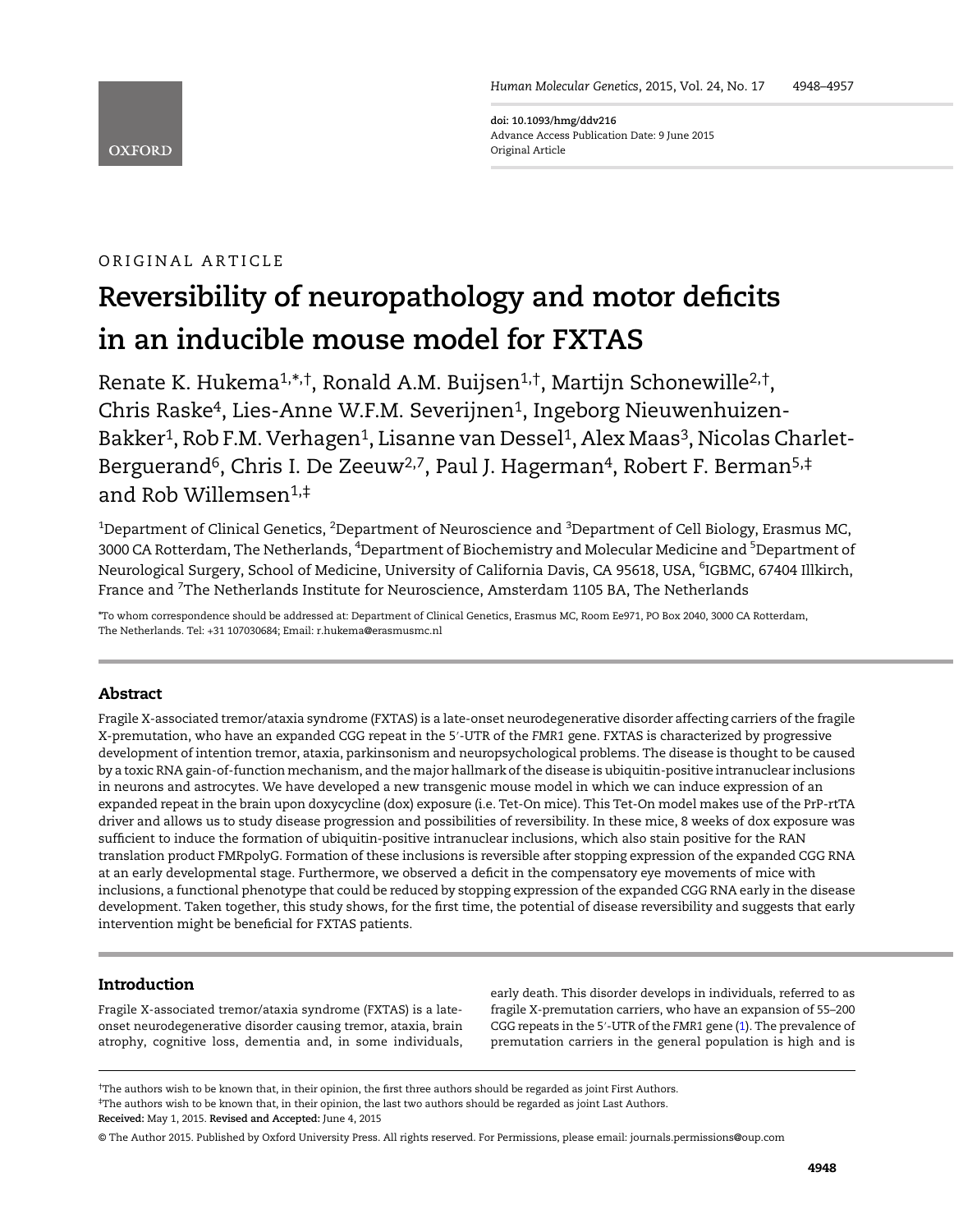estimated 1:291 for females and 1:855 for males ([2\)](#page-8-0). The chances of developing FXTAS increase dramatically with age, with approximately 45.5% of male and 16.5% of female premutation carriers over the age of 50 developing FXTAS ([3\)](#page-8-0). The major hallmark of FXTAS neuropathology is the presence of intranuclear inclusions that stain for ubiquitin in neurons and astrocytes throughout the brain ([4](#page-8-0)). Premutation carriers with or without FXTAS show elevated levels of FMR1 mRNA and normal-to-slightly reduced levels of FMRP protein [\(5](#page-8-0)). This finding has led to the proposal that FXTAS is caused by a toxic RNA gain-of-function mechanism, in which mutant RNA containing the expanded CGG repeat would be pathogenic [\(6](#page-8-0)). An additional mechanism of toxicity that is triggered by (expanded) CGG repeats involves repeat-associated non-AUG (RAN) translation of the CGG repeat and has been proposed to play a role in FXTAS [\(7\)](#page-8-0). Mutant RNA bearing a CGG repeat expansion can be translated into protein without using a traditional AUG start codon, and such translation may occur in all three reading frames (i.e. CGG, GGC or GCG) leading to multiple toxic entities from a single repeat expansion. For the CGG repeat in FXTAS, it has been proposed ([8](#page-8-0)) that RAN translation initiates in the 5′-UTR of the FMR1 gene and results in the production of a polyglycine (FMRpolyG) and also a polyalanine (FMRpolyA) protein. The presence of FMRpolyG was demonstrated in cell culture, Drosophila and mouse models and brain and other tissues from FXTAS patients, whereas FMRpolyA could only be detected in transfected cells ([8,9\)](#page-8-0).

Previously, we and others have generated knock-in mouse models with expanded CGG repeats that have greatly facilitated the study of FXTAS disease progression ([10,11\)](#page-8-0). In our knock-in mouse model, the murine 8CGG repeat has been replaced by homologous recombination in ES cells with a human expanded 98CGG ([12](#page-9-0)). This model recapitulates many of the features seen in human FXTAS: not only increased expression of Fmr1 mRNA, decreased levels of FMRP and intranuclear aggregates in neurons and astrocytes, but also poor motor function, impaired memory and progressive spatial processing deficits [\(13\)](#page-9-0). Recently, we reported initial findings in our new Tet-On doxycycline-inducible mouse model for FXTAS [\(14\)](#page-9-0). In this model, expression of either a control size CGG repeat (11CGGs) or a pathogenic expanded repeat (90CGGs) can be activated using the Tet-On system. In this initial study, we reported toxic effects of expression of the expanded repeat under control of the ubiquitous hnRNP-rtTA driver. We showed that RNA containing an expanded CGG repeat is pathogenic in the liver, whereas RNA containing a controlsized repeat is not. After 5 days of doxycycline (dox) exposure, the expression of expanded repeat RNA resulted in mitochondrial dysfunction in the liver and early death, hampering the possibility to study the long-term effects of expanded CGG repeat expression in brain. Importantly, the observed effects were due to the ectopically expressed expanded repeat, out of the context of the Fmr1 gene.

## Results

#### Inducible expression of expanded CGG RNA in the brain

Recently, we have shown that induced expression of an expanded 90CGG RNA produces mitochondrial stress and apoptosis in the liver in a Tet-On mouse model for FXTAS ([14](#page-9-0)). Here, we used the same strategy to create bigenic transgenic mice in which exposure to dox induces expression of either a control size 11CGG or an expanded 90CGG repeat RNA fused to an enhanced green fluorescent protein (eGFP) reporter in the brain. These mice were created by crossing our new PrP-rtTA 'driver'

mouse line with 'target' mouse lines carrying a tetracycline response element (TRE) linked to either an 11CGG (TRE-11CGGeGFP) or 90CGG (TRE-90CGG-eGFP) repeat expansion and an eGFP reporter (Fig. 1A). We opted for the prion protein or PrP promoter, as it drives expression confined to the central nervous system (both neurons and glia cells). We expected that the use of this driver line would avert the liver failure we observed when using the more ubiquitous driver line hnRNP-rtTA [\(14](#page-9-0)). Indeed, the double transgenic TRE-nCGG-eGFP/PrP-rtTA mice could be treated with dox in their drinking water for as long as 28 weeks without signs of overt toxicity. Dox treatment resulted in eGFP expression throughout the brain as expected, but with the strongest expression in the cerebellum, hippocampus and striatum (Fig. [2](#page-2-0)). We could detect eGFP expression in the brain within 2 days after the start of dox treatment. Thus dox can quickly and efficiently cross the blood–brain barrier to activate transgene expression in brain tissue. Lack of eGFP expression in single transgenic TRE-nCGG-eGFP mice treated with dox and double transgenic TRE-nCGG-eGFP/PrP-rtTA mice without dox provides clear evidence that the Tet-On system did not show leaky expression ([Supplementary Material, Fig. S1\)](http://hmg.oxfordjournals.org/lookup/suppl/doi:10.1093/hmg/ddv216/-/DC1). We also found that 90CGG RNA levels were slightly lower than 11CGG RNA levels (Fig. 1B), which could be explained by different integration sites of the transgenes, as an untargeted approach used to generate the mouse lines 90CGG RNA in brain homogenates was about two times overexpressed when compared with endogenous Fmr1 levels ([Supplementary Material, Fig. S2\)](http://hmg.oxfordjournals.org/lookup/suppl/doi:10.1093/hmg/ddv216/-/DC1). Because these RNA levels were in whole brain homogenates and the expression pattern is a mosaic of expressing and non-expressing cells present, the effect of overexpression per expressing cell would be much more dramatic.

## Expanded CGG RNA expression leads to inclusion formation

The major hallmark of FXTAS is the presence of ubiquitinpositive intranuclear inclusions throughout the brain. Thus, after inducing transgene expression in the brains of bigenic mice by dox exposure through drinking water (4 mg/ml), we studied the distribution and morphology of ubiquitin-positive inclusions. Initially, we started our histological analysis after 8 weeks



Figure 1. Dox-induced expression of nCGG-eGFP in the brain. (A) The Tet-On system was used to generate bigenic mice expressing an 11CGG or 90CGG repeat at the RNA level. Expression of rtTA is controlled by the PrP promoter on a separate transgene. Upon dox administration, rtTA will be activated and can bind the Tet response element on another transgene, which induces expression of the nCGG repeat at the RNA level and eGFP at the protein level. As the transgene contains the 5′-UTR of the FMR1 gene, a polypeptide is formed from the repeat by RAN translation. (B) Quantitative RT-PCR on RNA isolated from the brain of dox-treated (16–28 weeks) bigenic TRE-nCGG-eGFP/PrP-rtTA mice. 90CGG RNA levels are lower than 11CGG RNA levels in whole brain homogenates (N = 8). Error bars represent SEM.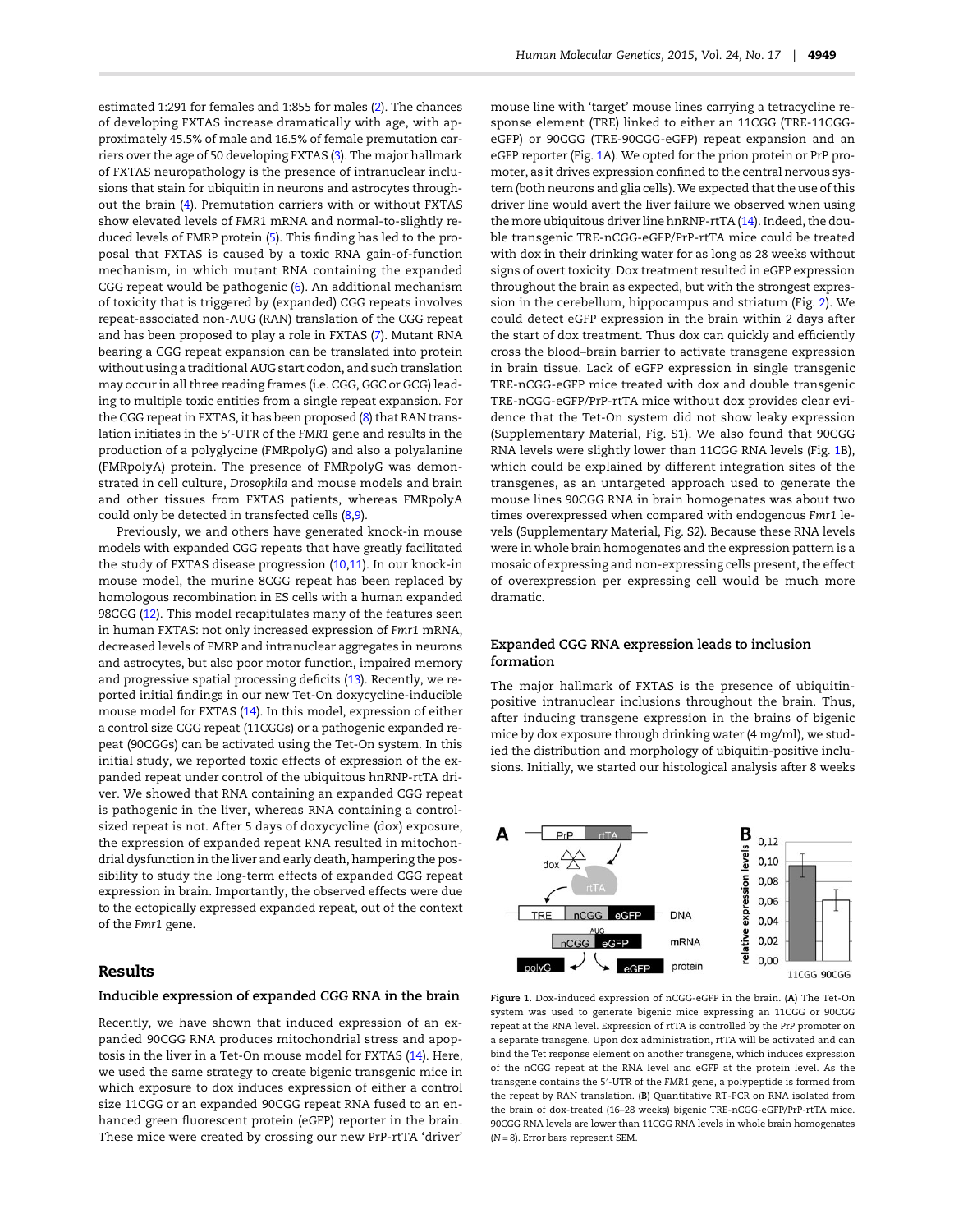<span id="page-2-0"></span>

Figure 2. eGFP expression in brain after dox induction of bigenic TRE-nCGG-eGFP/PrP-rtTA mice. Immunohistochemical staining of paraffin section of brain from doxinduced nCGG-eGFP-expressing mice in (A) hippocampus (10×), (B) mainly in the CA3 area (40×); (C) cerebellum (40×), (D) mainly in lobule X (100×) and (E) striatum 10 $\times$  and (F) striatum 40 $\times$ .

of dox treatment. In all areas of the brains of TRE-90CGG-eGFP/ PrP-rtTA mice that showed eGFP expression, and thus the expanded 90CGG RNA, we detected ubiquitin-positive intranuclear inclusions (Fig. [3\)](#page-3-0). As expected, most intranuclear inclusions were found in those brain regions expressing high levels of eGFP, including lobule X of the cerebellum, hippocampus and striatum. In hippocampus, round/spherical inclusions were found, with the largest in the CA3 area (Fig. [3](#page-3-0)A). In contrast, in the granular layer of lobule X of the cerebellum, inclusions showed a cat-eye shape (Fig. [3](#page-3-0)E–H). Despite differences in shape, the inclusions were always intranuclear and only one per nucleus was observed. Ubiquitin-positive inclusions were never observed in mice expressing 11CGG RNA, not even after as long as 28 weeks of dox induction, nor in bigenic mice not treated with dox [\(Supplementary Material,](http://hmg.oxfordjournals.org/lookup/suppl/doi:10.1093/hmg/ddv216/-/DC1) [Fig. S3A\)](http://hmg.oxfordjournals.org/lookup/suppl/doi:10.1093/hmg/ddv216/-/DC1). The level of RNA expression was lower for 90CGG than for 11CGG, suggesting that the formation of inclusions is dependent on the presence of expanded CGG RNA and is not caused by overexpression of CGG RNA per se.

The formation of inclusions was followed over time by treating the bigenic TRE-90CGG-eGFP/PrP-rtTA mice for different time periods with dox. The percentage of neurons with an inclusion was quantified by analysis of 500 nuclei in the granular cell layer of cerebellar lobule X. In this area of the brain, the expression of eGFP was most pronounced and showed the least variation. Also, the first ubiquitin-positive inclusions were observed in this part of the brain after 6 weeks of dox exposure. After 8 weeks of dox treatment, 27% (with an SEM of 7%) of the nuclei

showed an ubiquitin-positive inclusion, with a significant increase over time to 70% (with an SEM of 3%) after 28 weeks of dox treatment (Fig. [4](#page-4-0)A). In addition, not only the number of inclusions increased, but also the size increased with longer dox exposure times. Specifically, the size increased from 0.79 µm (with an SEM of 0.07) at 8 weeks treatment to 1.91 µm (with an SEM of 0.21) at 28 weeks of dox induction (Fig. [4B](#page-4-0)). Thus, prolonged expression of expanded CGG RNA results in higher number of and larger-sized inclusions.

#### Polyglycine and other components of the inclusions

Recently, a new type of translation has been described for several repeat-associated diseases, including FXTAS ([8\)](#page-8-0). This repeat-associated non-AUG (RAN) translation is thought to be induced by the presence of an expanded repeat in some RNAs. The repeat expansion is thought to stall scanning of the mRNA by the 40S ribosomal subunit, resulting in the use of an alternate downstream non-AUG start site. This, in turn, could cause a frameshift and translation of polypeptides associated with the CGG repeat expansion. As a result, different polypeptides could theoretically be produced from RAN translation of the CGG repeat (polyArg, polyGly and polyAla), depending on the reading frame (i.e. CGG, GGC or GGC). For FXTAS, such translation has been reported to result in the production of poly-glycine (FMRpolyG) and polyalanine (FMRpolyA) peptides [\(8\)](#page-8-0). We have used two different antibodies to detect FMRpolyG: 8FM and 9FM. The 8FM is specific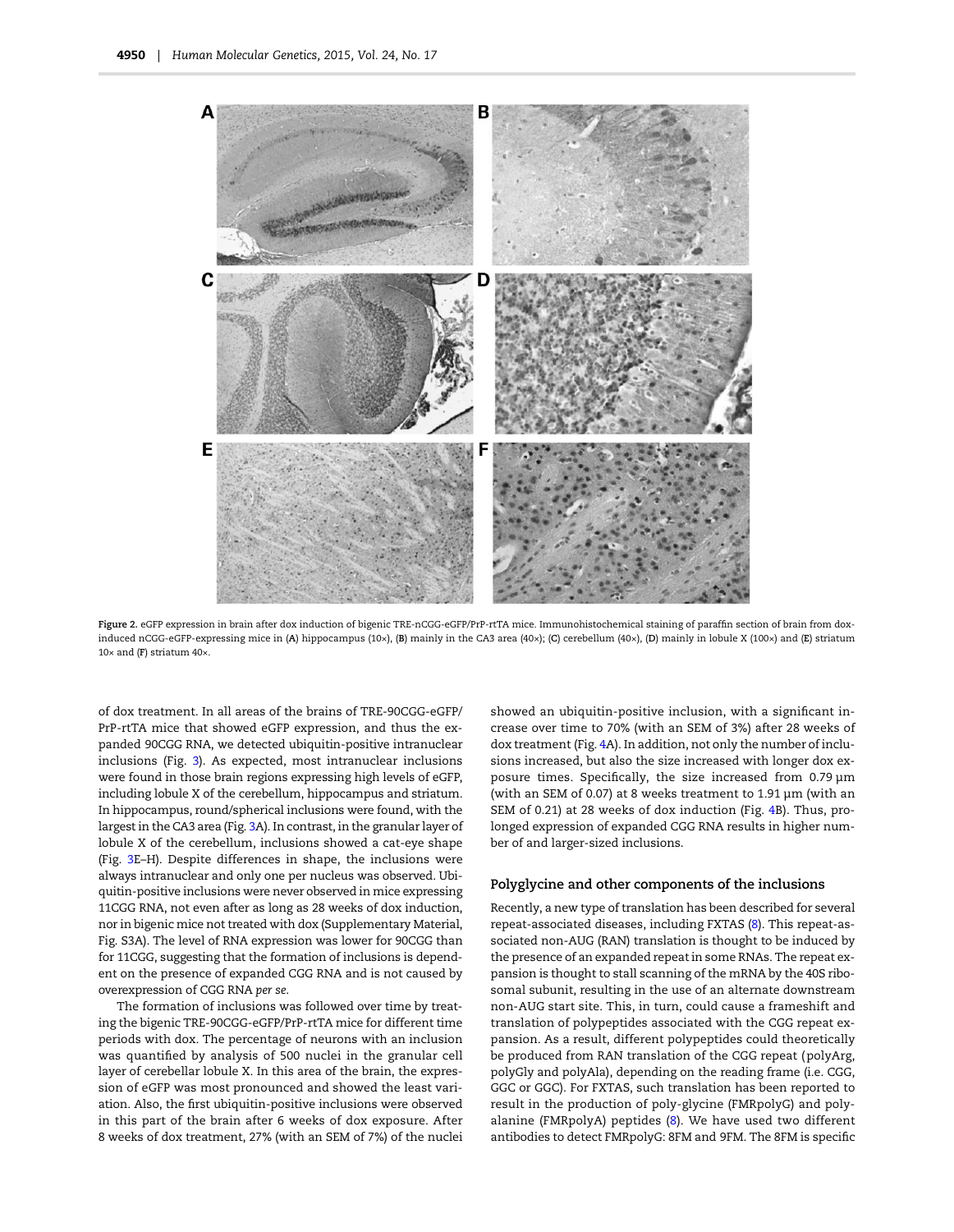<span id="page-3-0"></span>

Figure 3. Ubiquitin and FMRpolyG-positive intranuclear inclusions in different brain areas after dox induction of bigenic TRE-90CGG-egFP/PrP-rtTA mice. (A) Ubiquitinpositive intranuclear inclusions in CA3 of the hippocampus. (B) FMRpolyG-positive intranuclear inclusions in CA3 of the hippocampus. (C) Ubiquitin-positive intranuclear inclusions in striatum. (D) FMRpolyG-positive intranuclear inclusions in striatum. (E) Ubiquitin-positive intranuclear inclusions in the granular cell layer of lobule X after 8 weeks of dox induction. (F) FMRpolyG-positive intranuclear inclusions in the granular cell layer of lobule X after 8 weeks of dox induction. (G) Ubiquitin-positive intranuclear inclusions in the granular cell layer of lobule X after 20 weeks of dox induction. (H) FMRpolyG-positive intranuclear inclusions in the granular cell layer of lobule X after 20 weeks of dox induction. All images, 100× magnification.

for the sequence directly upstream of the polyG tract, and 9FM is specific for the sequence directly downstream of the polyG tract ([9\)](#page-8-0). Thus both antibodies are specific for polyG translated from the GGC tract in Fmr1 mRNA. Both the 90CGG and 11CGG repeat transgenes in our dox-inducible mice are of human origin, and they also contain some human flanking sequences that include the sequence used as the epitope for these antibodies. Therefore, we explored the presence of FMRpolyG in the brain of the inducible mice. FMRpolyG-positive inclusions were present in those brain regions of 90CGG mice that express high levels of eGFP, whereas 11CGG mice were totally devoid of FMRpolyG-positive inclusions (Fig. 3 and [Supplementary Material, Fig. S3B](http://hmg.oxfordjournals.org/lookup/suppl/doi:10.1093/hmg/ddv216/-/DC1)). The FMRpolyG-positive inclusions could be detected with both 8FM and 9FM antibodies. As both antibodies achieved similar results, we continued our studies using the 8FM antibody only

([Supplementary Material, Fig. S4\)](http://hmg.oxfordjournals.org/lookup/suppl/doi:10.1093/hmg/ddv216/-/DC1). All brains that were studied for the presence of ubiquitin-positive inclusions were also analyzed for the presence of FMRpolyG. The distribution of the FMRpolyG inclusions was similar to the ubiquitin inclusions. Co-localization studies of ubiquitin and FMRpolyG using double immunofluorescence staining demonstrated a complete colocalization in all inclusions at all time points examined (Fig. [5\)](#page-4-0). We never observed inclusions that stained positive only for ubiquitin or only for FMRpolyG.

In addition, to further characterize the nature of the intranuclear inclusions, we studied the localization of proteins previously shown to be components of these inclusions [\(12,15](#page-9-0)). We confirmed the presence of the 20S core complex of the proteasome, Hsp40 and Rad23B (Fig. [5](#page-4-0)). Similar to FMRpolyG, these components almost always show co-localization with ubiquitin.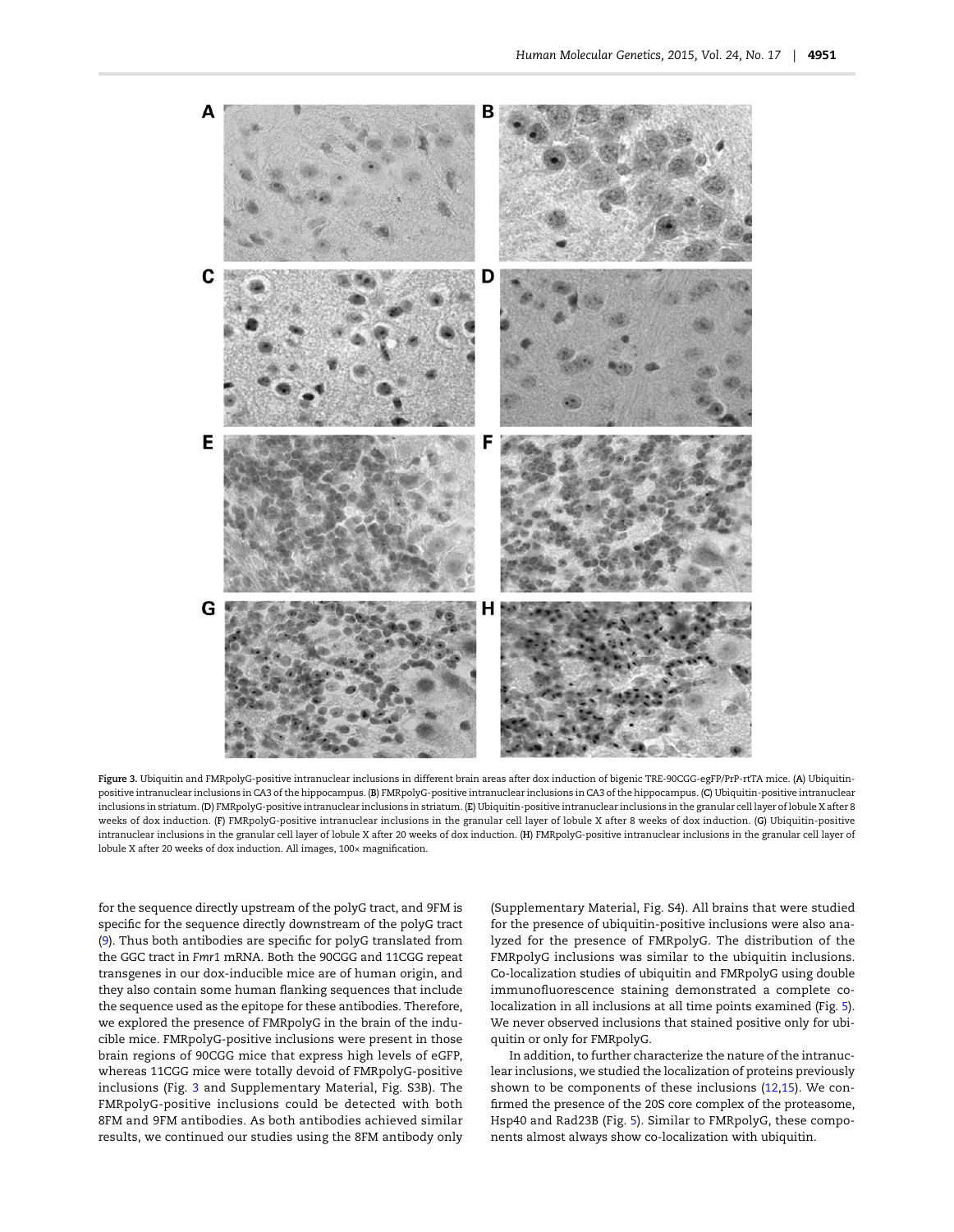<span id="page-4-0"></span>

Figure 4. Quantification of ubiquitin-positive intranuclear inclusions in cerebellar lobule X of TRE-90CGG-eGFP/PrP-rtTA mice. (A) The percentage of nuclei containing ubiquitin-positive inclusions after different dox treatment periods. (B) The size of the ubiquitin-positive inclusions after different dox treatment periods. Purple bars represent results from dox-treated mice, and orange bars represent results obtained from mice with an additional washout after dox induction. N = 5–7 mice per group. Significance was determined using a two-tailed t-test with 95% confidence interval, with  $\gamma < 0.05$ ; \*\*P < 0.01; \*\*P < 0.001; N = 5-7 mice per group. Error bars represent SEM.



Figure 5. Co-localization of ubiquitin (green) with other components (red) in intranuclear inclusions in the granular cell layer of lobule X of the cerebellum after doxinduced 90CGG RNA expression. Ubiquitin (B, F, J and N) co-localizes (D, H, L and P) in intranuclear inclusions with FMRpolyG (A), Hsp40 (E), Rad23B (I) and 20S subunit of the proteasome (M). Hoechst staining to visualize nuclei (C, G, K and O). All images, ×630 magnification.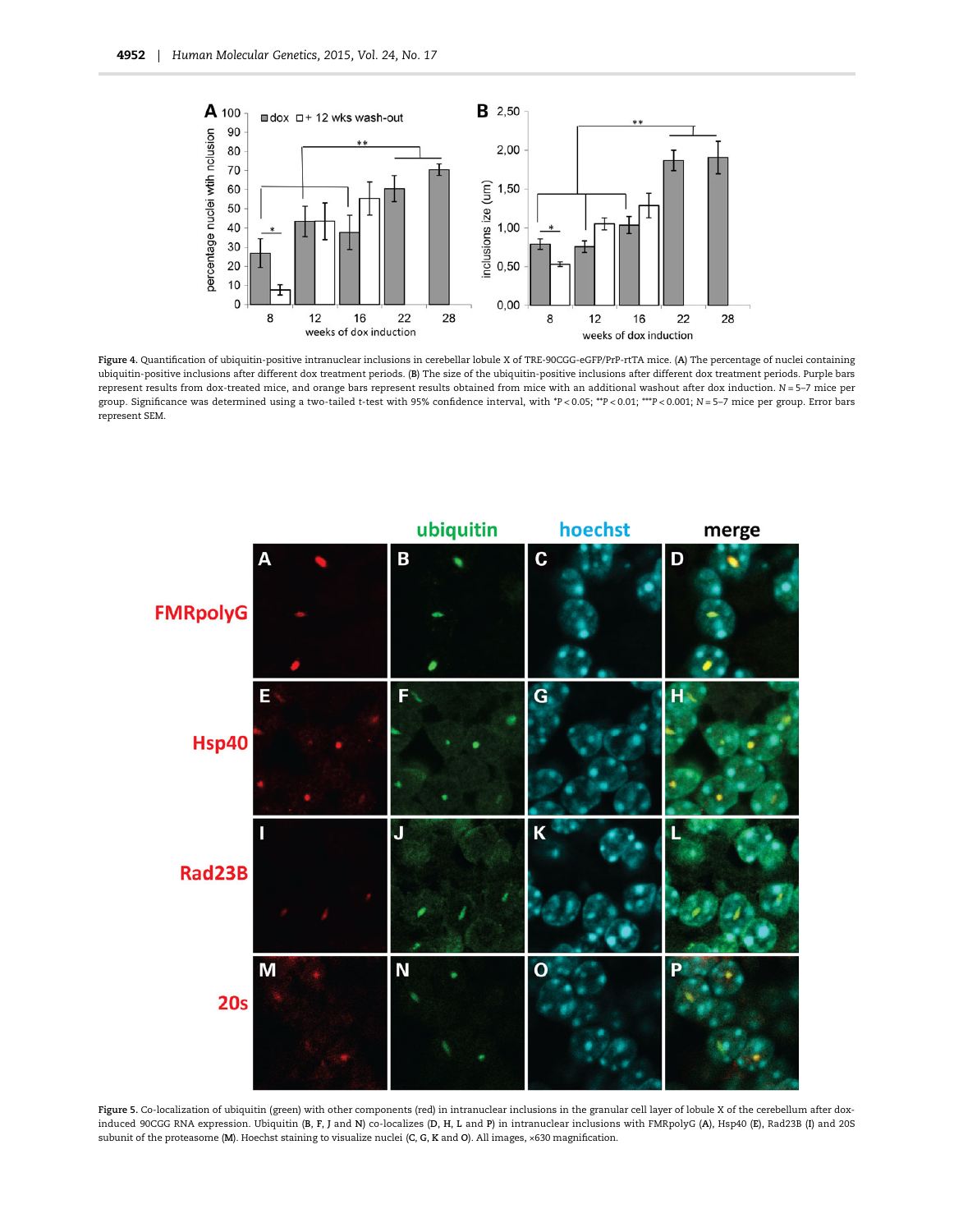#### <span id="page-5-0"></span>Reversibility of inclusion formation

The main advantage of the Tet-On system is the ability to shut down transgene expression by removing dox from the drinking water, thus allowing us to study the possibilities of halting and/ or reversing disease progression. As we have demonstrated that these inducible mice are a good model to study FXTAS disease progression, we next studied the effect of a wash-out period with normal drinking water after initial dox induction. Importantly, within 48 h of removing dox from the drinking water, we found a rapid decrease in CGG repeat RNA expression, and no significant levels of eGFP could be detected in the brain tissue [\(Supplementary Material, Fig. S5\)](http://hmg.oxfordjournals.org/lookup/suppl/doi:10.1093/hmg/ddv216/-/DC1).

Wash-out periods of 12 weeks were combined with different dox-induction periods of 8, 12 and 16 weeks. For quantification of the number of ubiquitin-positive inclusions before and after washout, we again chose the granular cell layer of cerebellar lobule X. As illustrated in Figure [4](#page-4-0), 12 weeks of washout after both 12 and 16 weeks of dox treatment did not result in a significant reduction in the number (Fig. [4A](#page-4-0)) or size (Fig. [4](#page-4-0)B) of ubiquitin-positive inclusions in cerebellar lobule X. Nevertheless, we also did not observe an increase in the number or size. Thus, upon stopping expanded CGG repeat RNA expression at these time points appears to prevent further progression of neuropathology. However, 12 weeks of washout after 8 weeks of dox induction resulted in a significant reduction in the number (P < 0.05) and size (P < 0.05) of inclusions that were still present. Also, after washout, the co-localization of ubiquitin and FMRpolyG in the remaining inclusions remained at 100%, and no single ubiquitinor FMRpolyG-positive inclusions were observed. Not only the colocalization of FMRpolyG and ubiquitin did not change after washout, but also that of ubiquitin with the 20S proteasome, Hsp40 and Radb23B remained unchanged (data not shown). Thus, we were able to demonstrate reversibility of neuropathology using antibodies against different markers for inclusions.

### Development of deficits in compensatory eye movements is halted by dox washout

Based on the high expression of mutant RNA in the granular cell layer of lobule X after dox treatment, one could predict functional deficits and potential functional reversibility in a behavioral test related to this brain region. Lobule X constitutes, together with the two laterally located flocculi, the vestibulo-cerebellum. Although we quantified the inclusions in lobule X, we also found eGFP expression and inclusions in each flocculus. A wellestablished behavioral test known to be dependent on the flocculus is the optokinetic reflex (OKR). The OKR is a motor reflex driven by full-field visual stimulation that, together with the vestibulo-ocular reflex (VOR), aims to reduce retinal slip (i.e. the movement of visual input across the retina), to ensure clear vision. We tested the effect of the inclusions on this motor behavior in head-fixed mice by presenting a sinusoidally rotating visual stimulus (amplitude 5° and frequency range 0.1–1.0 Hz) while recording their eye movements (Fig. 6B and C). Behavioral effects were analyzed by determining the gain of eye movements, which represents the size of the eye movements relative to the stimulation. Eight weeks of dox induction did not result in a behavioral deficit, as OKR gain was not affected in 90CGG mice [90CGG versus 11CGG, P = 0.286, repeated-measures analysis of variance (ANOVA) with Tukey's post hoc test] (Fig. 6B). However, prolonged exposure to dox for 20 weeks did result in a behavioral deficit, in that the gain of the OKR in 90CGG mice was lower when compared with that of control mice (P < 0.001) and that of mice



Figure 6. Deficits in the compensatory eye movements correlate with the presence of inclusions. To determine the functional consequences of expanded CGG repeat-induced inclusions, we tested, in head-fixed awake mice, the compensatory eye movements that are known to depend on an intact vestibulo-cerebellum. (A) The percentage of nuclei in the granular cell layer of cerebellar lobule X containing an inclusion for mice used in the analysis of compensatory eye movements. (B) Sinusoidal rotation of the visual field evoked the OKR, a cerebellum-dependent reflex that minimizes retinal slip. The OKR gain, the ratio of eye-to-stimulus velocity, over a range of frequencies, was compared between mice with and without (ir)reversible inclusions. Whereas gains of 90CCG mice after 8 weeks of dox induction (purple) were not significantly lower than those in controls (black), irreversible inclusions as a result of 20 weeks of exposure to dox (blue) did cause deficits in eye movement performance compared with controls (yellow). In contrast, reversing the presence of inclusions by washout (8 weeks of dox induction followed by 12 weeks of washout, orange) prevented the development of performance deficits. (C) In everyday life, the OKR works in conjunction with the VOR, to maintain a stable image on the retina. To test whether the deficits in the OKR could also affect more natural behaviors, mice were subjected to sinusoidal rotation of the turntable in the light, to evoke the VVOR. All the differences present in the OKR were reproduced, confirming the link of inclusions with behavioral deficits. Insets, colors indicate comparisons with P < 0.05 (repeated-measures ANOVA followed by Tukey's post hoc).

exposed to dox for only 8 weeks  $(P = 0.001)$ . As the presence of the inclusions is at least partially reversible in lobule X after 8 weeks of dox induction and 12 weeks of washout (Figs [4](#page-4-0) and 6A), one could hypothesize that the progression of the behavioral deficits in the OKR could also be attenuated. This was indeed true, because discontinuing the dox induction after 8 weeks of exposure resulted in a better performance at 20 weeks (versus 20 weeks of dox induction, P < 0.001), which was no longer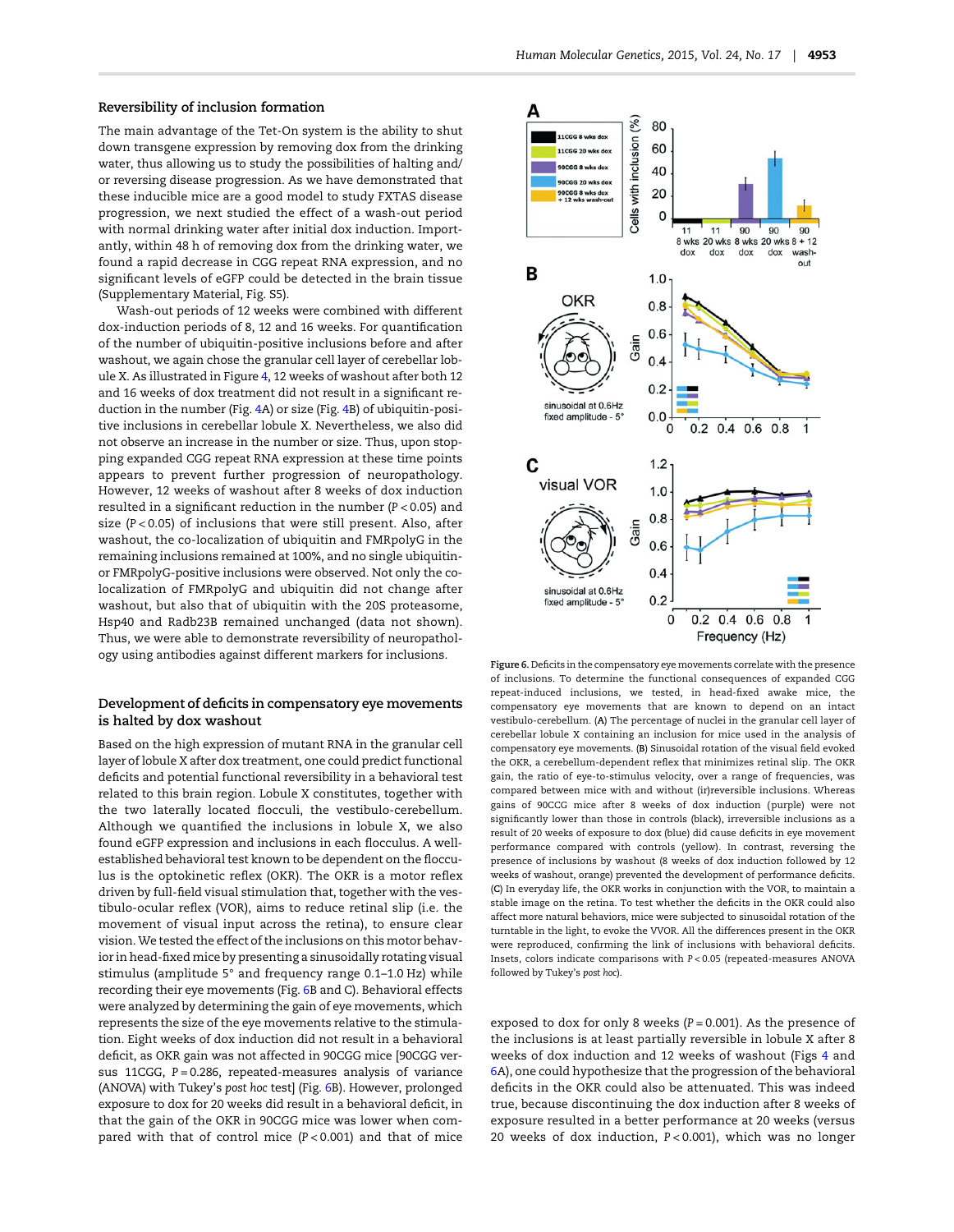significantly different from that of control mice (versus 11CGG with 20 weeks of dox induction,  $P = 0.993$ ). When we tested OKR gains evoked by visual stimulation with fixed velocity (8°/s and frequencies 0.05–1.6 Hz), instead of fixed amplitude, the same differences were found ([Supplementary Material, Fig. S6\)](http://hmg.oxfordjournals.org/lookup/suppl/doi:10.1093/hmg/ddv216/-/DC1), strengthening our conclusion that dox exposure correlates with cerebellum-dependent functional deficits.

As described earlier, the OKR is used in conjunction with the VOR, a reflex based on vestibular input from the semi-circular canals to generate the visually enhanced reflex or VVOR. The VVOR functions to stabilize an image on the retina when moving through an environment. To verify whether the deficits in OKR are compensated by changes in the processing of vestibular input, we also tested the VOR and VVOR in the same mice (Fig. [6](#page-5-0)B and [Supplementary Material, Fig. S6B\)](http://hmg.oxfordjournals.org/lookup/suppl/doi:10.1093/hmg/ddv216/-/DC1). The VOR, evoked by head rotation in the dark, can be influenced by, but does not require, the cerebellum. In line with that, the differences in VOR gain were, compared with those in OKR gain, in the same general direction, but less pronounced ([Supplementary Material,](http://hmg.oxfordjournals.org/lookup/suppl/doi:10.1093/hmg/ddv216/-/DC1) [Fig. S6B](http://hmg.oxfordjournals.org/lookup/suppl/doi:10.1093/hmg/ddv216/-/DC1)). In VVOR gain, similar to OKR, we observed a significantly lower gain in mice with irreversible inclusions after prolonged, 20-week dox exposure (90CGG versus 11CGG, P = 0.002 and 20 versus 8 weeks of dox in 90CGG, P = 0.020). Here too, this deficit could be prevented by stopping the dox exposure after 8 weeks (20 weeks dox versus washout in 90CGG,  $P = 0.004$ ).

To conclude, the presence of irreversible inclusions in the vestibulo-cerebellum correlates with deficits in compensatory eye movements, which depends on their proper functioning. Reversing inclusion number and size by ceasing dox induction after 8 weeks of exposure minimized disease progress, in that the compensatory eye movements did not deteriorate further.

## Discussion

Several animal models have contributed to understanding of the molecular mechanisms underlying FXTAS and have characterized the disease process. However, previous mouse models did not make it possible to address questions concerning the possible reversibility of FXTAS or to elucidate critical periods in the natural history of the disease [\(13\)](#page-9-0). In order to address such questions, we describe the successful development and initial characterization of an inducible mouse model for the fragile X-premutation and FXTAS. In this model, an expanded CGG RNA is expressed under control of a Tet-On promoter activated by the addition of dox to drinking water [\(14\)](#page-9-0). This inducible model shows no evidence of expression in the absence of dox (i.e. no leakage of expression) and allows us to control the timing of CGG RNA expression during development. Consequently, we were able not only to examine disease progression in these mice, but also to provide evidence for the potential for halting disease progression and reversal of neuropathology and specific functional deficits. Specifically, the number and size of inclusions formed in these mice by induced expression of expanded CGG RNAwere reversible when mice were exposed to dox starting from 3 weeks of age and taken off dox after 8 weeks of exposure. However, reversibility could only be demonstrated after 8 weeks of dox treatment and not after longer treatment periods of 12 and 16 weeks. This study shows that the in vivo formation of inclusions is dependent on the expression of an RNA bearing an expanded CGG repeat rather than on overexpression of CGG RNA per se. Finally, the aberrant behavior of these mice in an eye reflex test did not deteriorate further when expression of the expanded CGG RNA was stopped by withdrawal of dox exposure. Our results, therefore, suggest that only an early intervention may be beneficial for FXTAS patients and premutation carriers.

The major histopathological hallmark of FXTAS is the presence of ubiquitin-positive intranuclear inclusions in neurons and astrocytes seen in the post-mortem brain. We therefore focussed on their presence in the quantitative analysis of this new inducible mouse model. In the cerebellum, where we focussed our quantitative analyses, we found clear evidence that the number and size of the inclusions increased with longer exposure to dox. It remains to be seen whether these inclusions are pathological or protective in the brain. However, we recently reported that dox-induced expression of expanded CGG RNA can cause mitochondrial damage in the liver, followed by early death of mice within 1 week of exposure. These experiments were carried out in bigenic mice (TRE-90CGG-eGFP/hnRNP-rtTA), in which expression of the expanded CGG RNA utilized an hnRNP promoter to drive rtTA expression [\(14\)](#page-9-0). Importantly, these bigenic mice express elevated levels of mutant-expanded CGG RNA in the liver, but show a total absence of ubiquitin-positive inclusions. On the basis of these results, free expanded CGG RNA appears to be toxic, even in the absence of inclusions. This finding does not, however, exclude the possibility that, in human brain, the formation of intranuclear inclusions and subsequent sequestration of specific RNA-binding proteins can also interfere with normal cell functioning, which could then ultimately lead to cell death ([4\)](#page-8-0).

The main hypothesis for the cause of FXTAS has been an RNA toxic gain-of-function mechanism, in which high levels of expression of RNA bearing an expanded CGG repeat are the primary mechanism of pathology. This hypothesis is consistent with the fact that the expanded CGG repeat is present in the 5′-UTR of the FMR1 gene and is therefore not translated into protein. However, for different repeat-associated disorders, including FXTAS, frontotemporal dementia (FTD) and amyotrophic lateral sclerosis (ALS), a new alternative translational mechanism has been de-scribed (reviewed in [16](#page-9-0)), reopening the discussion about the mechanism of pathology. Specifically, repeat-associated non-AUG (RAN) translation of the trinucleotide repeat has been reported, resulting in the presence of FMRpolyG and FMRpolyA ([8\)](#page-8-0).

In this study, we have shown the presence of the RAN translation product FMRpolyG in the ubiquitin-positive inclusions. The observation that inclusions are pathogenic and contain the FMRpolyG peptide is consistent with a role for the polypeptide in disease pathology. Of course, this finding does not rule out a role for Fmr1 RNA toxicity in the inclusion formation. Although the gain-of-function mechanism of pathology therefore remains possible in FXTAS, it might involve both RNA and protein. For the expanded hexanucleotide repeat (GGGGCC) involved in ALS and FTD, it has now been shown in Drosophila that toxicity seems to be caused by certain dipeptide repeats rather than by the repeat RNA ([17](#page-9-0)). Such models are not yet available for FXTAS, but research is ongoing to establish the roles of different entities in FXTAS pathology.

The presence of Hsp40, Rad23B and the 20S subunit of the proteasome in the inclusions again suggests a role for the proteasomal degradation pathway in inclusion formation, as was found for other FXTAS mouse models ([12,15,18\)](#page-9-0). The involvement of the proteasome is 2-fold. First, the proteasome is overloaded with the ubiquitinated proteins present in the inclusions that it should degrade. Secondly, components of the proteasome itself are sequestered in the inclusions and therefore cannot optimally perform its function. The involvement of the proteasome in pathology is not unique for FXTAS, but is a general process involved in several neurodegenerative diseases with which FXTAS may share common disease mechanisms.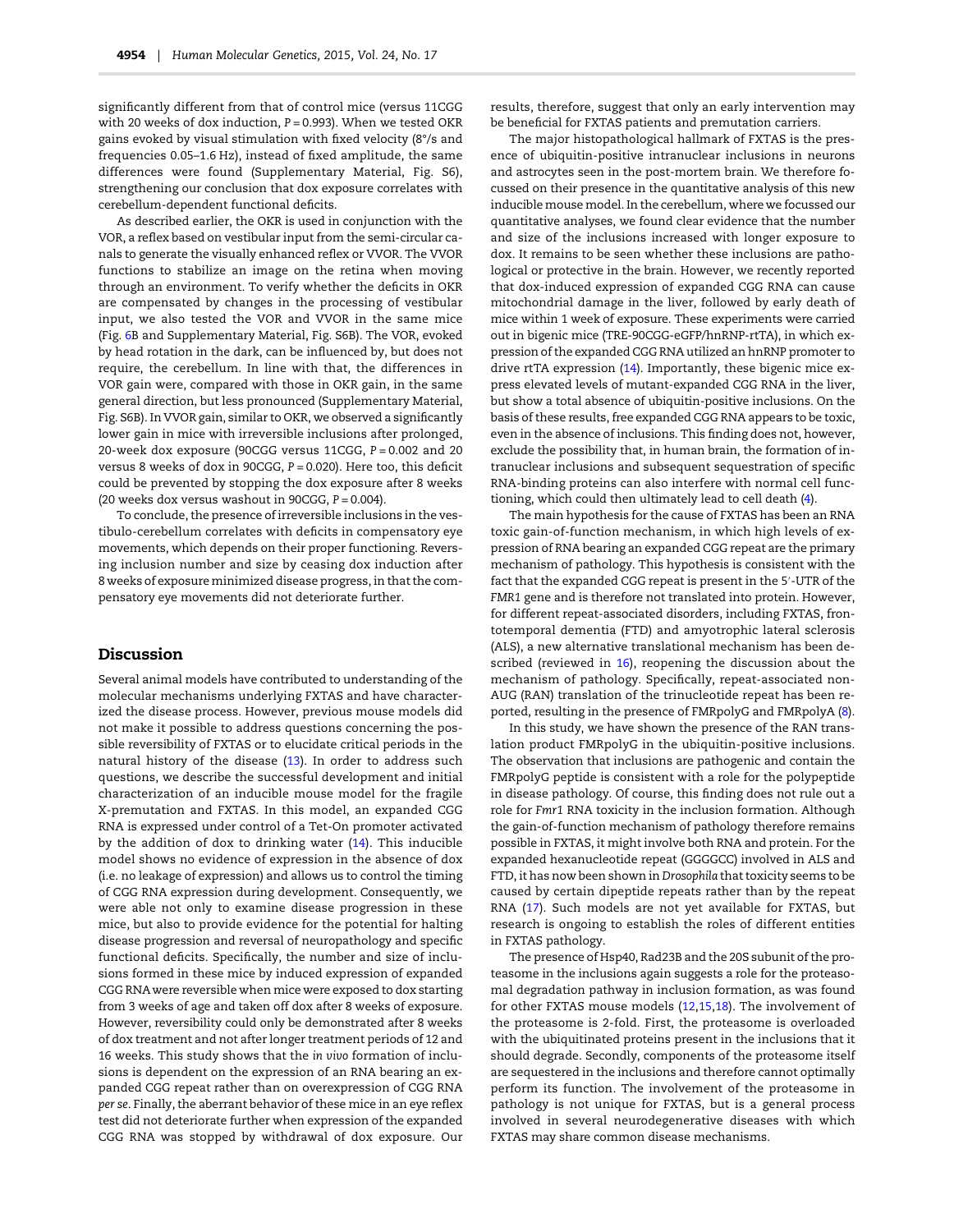To evaluate the functional consequences of the inclusions in the cerebellum of the dox-treated bigenic inducible mice, we quantified reflexive eye movements associated with cerebellar lobule X, which showed high levels of expanded CGG RNA expression. The compensatory eye movements evoked by full-field visual stimulation or head rotation are known as the OKR and VVOR, respectively. These eye movements are controlled by the vestibulo-cerebellum, the region of the brain in which most inclusions were observed. The prominent presence of irreversible inclusions after 20 weeks of dox exposure could be linked to motor performance deficits, in that the gain of the OKR and VVOR was lower in these mice. In fact, the compensatory eye movements in mice treated for 8 weeks with dox already appear to be affected. Although this difference was not statistically significant in the overall group comparison, the differences were statistically significant when individual groups were compared for each reflex (OKR:  $P = 0.0013$  and VVOR:  $P = 0.0002$ ). This suggests that the phenotype worsens over time in these inducible mice, with an accompanying increase in the number and size of inclusions, whereas transgene RNA expression levels remain the same. These ocular reflexes nicely model the progressive character of FXTAS disease development and suggest that the inclusions coincide with disease symptoms in specific brain regions. Ending the exposure to dox after 8 weeks effectively reversed the disease progress in terms of inclusions and prevented the progressive deterioration of the OKR and VVOR gains. The finding that the development of more severe motor performance deficits could be prevented by halting the expression of the expanded repeat emphasizes the potential benefit of early intervention.

Regardless of whether FXTAS is caused by RNA directly or by translation of a toxic protein, the results of this study demonstrate that it is possible to halt or even reverse disease progression if expression of the RNA carrying the expanded CGG repeat is stopped. Translating the time course of disease from a transgenic mouse to the human situation is difficult, but what is clear from the present research is that therapeutic intervention in FXTAS patients and premutation carriers is possible. After longer intervals, we observed that stopping expanded CGG RNA expression stops further disease progression; earlier in the process even reversibility of pathology is possible.

The early time point at which we found reversibility suggests that it might be needed to treat asymptomatic premutation carriers, which raises the ethical question of whom to treat and when to start. Therefore, research will also need to focus on identifying biomarkers to predict which premutation carriers are most likely to develop FXTAS. However, later intervention might also be promising to prevent further disease progression. Therefore, for all FXTAS patients, it is important to investigate whether interfering with the expanded CGG RNA expression is possible. Although it may be a long time before effective therapeutic interventions for FXTAS are available for clinical use, the results of these experiments—reversibility of disease pathogenesis—represent a 'proof of principle' that effective treatments are possible. This is a very important step in recognizing the options and opens new avenues for further research for other repeat-related diseases involving gain-of-function mechanisms caused by RAN translation or RNA.

## Materials and Methods

#### Mouse lines, dox treatment and genotyping

TRE-11CGG-eGFP and TRE-90CGG-eGFP mouse strains and genotyping were as described previously ([14](#page-9-0)) in C57BL/6JRj (from Janvier Labs) background. The TRE-90CGG-eGFP mouse strain has been bred for several generations, and never any instability of the repeat size was observed. In this study, PrP-rtTA was used as the driver to induce expression. The PrP-rtTA transgene was cloned by inserting rtTA2S-MS (a kind gift from H. Bujard) into the MoPrP.Xho vector using the XhoI restriction sites. Transgenic mice were generated by injecting linearized constructs into oocytes of C57BL/6JRj (from Janvier Labs) mice. We had six founders and used the one with the highest expression level and broadest expression pattern. PrP-rtTA mice were cross bred with TRE-nCGG-eGFP mice to obtain bigenic mice. Genotyping of the mice was performed, as described previously [\(14](#page-9-0)). Dox treatment of bigenic mice started directly after weaning at an age of 3–4 weeks. Dox (Sigma, Zwijndrecht, the Netherlands) was added to the drinking water in a concentration of 4 mg/ml, supplemented with 5% sucrose. Drinking water was kept from the light and refreshed every 2–3 days. Mice were treated with dox for 8, 12, 16, 22 or 28 weeks. If a wash-out period was added after dox induction, mice received standard drinking water during the 12 weeks after their dox treatment. All experiments were conducted with the permission of the local animal welfare committee (DEC).

#### RNA isolation and quantitative RT-PCR

RNA isolation was performed as described previously ([14\)](#page-9-0). Briefly, brains were homogenized in 4-(2-hydroxyethyl)-1piperazineethanesulfonic acid buffer pH 7.6 containing 0.45% Triton X-100, 0.05% Tween-20 and protease inhibitors. RNA was isolated using RNA Bee, according to manufacturer's instructions. Quantitative RT-PCR was performed on cDNA synthesized with iScript (Biorad, Veenendaal, the Netherlands), according to the manufacturer's instructions, using KAPA SYBR Green (KAPA Biosystems, London, UK) on a Biorad CFX machine.

#### Immunohistochemistry and immunofluorescence

Tissues were fixed overnight in 4% paraformaldehyde and embedded in paraffin according to standard protocols. Sections (6 µm) were deparaffinized followed by antigen retrieval using microwave treatment in 0.01 M sodium citrate. Endogenous peroxidase activity was blocked, and immunostaining was performed overnight at 4°C using mouse anti-GFP (Roche 1814460; 1:1000), rabbit anti-ubiquitin (Dako Z0458; 1:250) or mouse anti-FMRpolyG (8FM ([9](#page-8-0)); 1:10) antibodies. Antigen–antibody complexes were visualized by incubation with DAB substrate (Dako), after incubation with Brightvision poly-HRP-linker (Immunologic). Slides were counterstained with hematoxylin and mounted with Entellan.

Inclusions were quantified by counting 500 nuclei of the granular cell layer of lobule X of the cerebellum and by counting the number of ubiquitin-positive inclusions at a 100× magnification. The size of the inclusions was determined using an Olympus BX40 microscope at a 100× magnification and cellSens Dimension software. Researchers were blinded for genotype and treatment. If lobule X was not present in paraffin sections, mice were excluded resulting in the use of five to seven mice for each group. This number was used based on the previous research ([12,19](#page-9-0)); both male and female littermates were randomly distributed over the different groups.

For (double) immunofluorescence, slides were blocked for autofluorescence with Sudan Black in 70% ethanol. Primary antibodies include rabbit anti-ubiquitin (DAKO Z0458; 1:50), mouse anti-ubiquitin (Cytoskeleton AUB01-S; 1:200), mouse anti-FMRpolyG (1:10) ([9\)](#page-8-0), rabbit anti-Hsp40 (Stressgen SPA-400;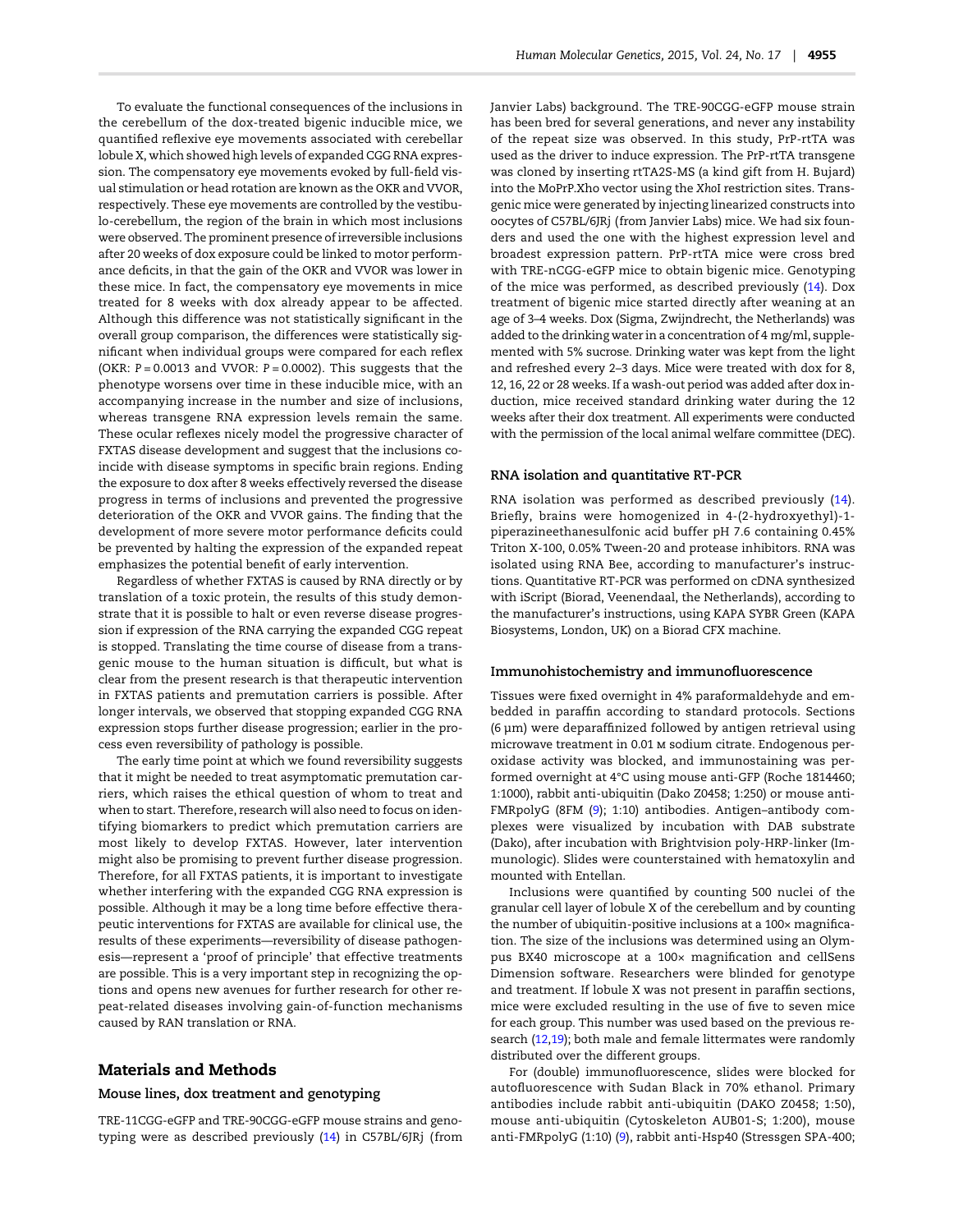<span id="page-8-0"></span>1:100), rabbit anti-Rad23B (1:100) ([15](#page-9-0)) or rabbit anti-20S subunit of the proteasome (1:100) [\(12\)](#page-9-0). Secondary antibodies include antirabbit Fab Alexa 488 (Life technologies A11070; 1:100) and antimouse Cy3 (Jackson ImmunoResearch 715-165-150; 1:100). Nuclei were visualized with Hoechst. Analysis was performed with a Leica confocal microscope and LAS AF software.

#### Compensatory eye movements

Male mice, aged 7 or 19 weeks, were surgically prepared for chronic, head-restrained recordings of compensatory eye movements, as described previously ([20,21](#page-9-0)). Based on this previous research, 9–13 mice per group were used, and littermates were randomly divided over the different groups. In short, under isoflurane anesthesia (initiation at 4% and maintenance at ∼1.5%, with  $O_2$ ), a construct was attached to the skull in parallel to the intracranial midline using Optibond primer and adhesive (Kerr) and Charisma (Haeraeus Kulzer). The construct consisted of a brass holder with magnet (neodymium,  $4 \times 4 \times 2$  mm, MTG Europe) inside. After a recovery period ( $\leq$ 3 days), mice were head-fixed to a metal bar using the magnet embedded in the pedestal, a complementary magnet in the bar and a securing screw. The body of the mouse was placed in a custom-made cylindrical restrainer and the head centered in the middle of a turntable. A cylindrical screen (diameter 63 cm) with a random-dotted pattern (each element 2°) surrounded the turntable (diameter 60 cm), on which the mouse was placed. The OKR and VOR in the dark and in the light (VVOR) were elicited by sinusoidal rotation of either the drum (OKR) or the table (VOR and VVOR), respectively. Eye movement performance was tested by rotating the drum or table at 0.1–1.0 Hz with 5° amplitude (fixed) or the drum at 0.05–1.6 Hz at 8°/s peak velocity (fixed). Each frequency– amplitude combination was tested twice with 8–20 repeated cycles, and results were averaged. To illuminate the eye during the recordings, we used two table-fixed infrared emitters (maximum output 600 mW, dispersion angle 7° and peak wavelength 880 nm) and a third emitter mounted on the camera aligned horizontally with the camera's optical axis. The third emitter produced the tracked corneal reflection. The pupil position, after subtraction of the corneal reflecting position, was recorded using eyetracking software (ETL-200, ISCAN Systems, Burlington, NA, USA). Calibrations were performed, as described previously ([22](#page-9-0)). Gain and phase values of the eye movements were calculated using a custom-made Matlab routine (Matlab, MathWorks Inc.).

#### **Statistics**

Statistical significance of the QRT-PCR results was analyzed using a Student's t-test. The quantification and size determination of the inclusions and results were statistically analyzed with a univariate ANOVA and a subsequent Tukey's post hoc test. For the analysis of the compensatory eye movements, gain and phase results plotted against frequency or time were statistically analyzed using repeated-measures ANOVA followed by Tukey's post hoc test.

## Supplementary Material

[Supplementary Material is available at](http://hmg.oxfordjournals.org/lookup/suppl/doi:10.1093/hmg/ddv216/-/DC1) HMG online.

## Acknowledgement

The authors wish to thank Hermann Bujard for the gift of the rtTA2S-MS construct and Tom de Vries Lentsch, Christina Merakou, Fatwa Adikusuma and Laura Ashley van Dijk for their contributions.

Conflict of Interest statement. The authors declare that they have no conflicts of interest.

## Funding

This work was supported by E-Rare (ZonWM project 113301201 to R.K.H. and ZonWM project 113301401 to R.W.); the Netherlands Brain Foundation [F2012(1)-101 to R.W. and F2015(1)-02 to R.K.H.]; National Institutes of Health (NINDS RO1 NS079775 to R.F.B. and R.W., NIA RL1 NS062411 to R.F.B., NIDCR UL1 DE019583 to R.F.B. and P.J.H. and NIA RL1 AG032119 to P.J.H.); NOW—Life Sciences VENI (to M.S.); ERC-Advanced to (C.I.D.Z.); Neurobasic (to C.I.D.Z.); ZonWM (to C.I.D.Z.) and NWO-ALW (to C.I.D.Z.).

#### References

- 1. Hagerman, R.J., Leehey, M., Heinrichs, W., Tassone, F., Wilson, R., Hills, J., Grigsby, J., Gage, B. and Hagerman, P.J. (2001) Intention tremor, parkinsonism, and generalized brain atrophy in male carriers of fragile X. Neurology, 57, 127–130.
- 2. Hunter, J., Rivero-Arias, O., Angelov, A., Kim, E., Fotheringham, I. and Leal, J. (2014) Epidemiology of fragile X syndrome: a systematic review and meta-analysis. Am. J. Med. Genet. A., 164A, 1648–1658.
- 3. Rodriguez-Revenga, L., Madrigal, I., Pagonabarraga, J., Xuncla, M., Badenas, C., Kulisevsky, J., Gomez, B. and Mila, M. (2009) Penetrance of FMR1 premutation associated pathologies in fragile X syndrome families. Eur. J. Hum. Genet., 17, 1359– 1362.
- 4. Greco, C.M., Berman, R.F., Martin, R.M., Tassone, F., Schwartz, P.H., Chang, A., Trapp, B.D., Iwahashi, C., Brunberg, J., Grigsby, J. et al. (2006) Neuropathology of fragile X-associated tremor/ ataxia syndrome (FXTAS). Brain, 129, 243–255.
- 5. Tassone, F., Hagerman, R.J., Taylor, A.K., Gane, L.W., Godfrey, T.E. and Hagerman, P.J. (2000) Elevated levels of FMR1 mRNA in carrier males: a new mechanism of involvement in the fragile-X syndrome. Am. J. Hum. Genet., 66, 6–15.
- 6. Hagerman, P. (2013) Fragile X-associated tremor/ataxia syndrome (FXTAS): pathology and mechanisms. Acta Neuropathol., 126, 1–19.
- 7. Zu, T., Gibbens, B., Doty, N.S., Gomes-Pereira, M., Huguet, A., Stone, M.D., Margolis, J., Peterson, M., Markowski, T.W., Ingram, M.A. et al. (2011) Non-ATG-initiated translation directed by microsatellite expansions. Proc. Natl Acad. Sci. USA, 108, 260–265.
- 8. Todd, P.K., Oh, S.Y., Krans, A., He, F., Sellier, C., Frazer, M., Renoux, A.J., Chen, K.C., Scaglione, K.M., Basrur, V. et al. (2013) CGG repeat-associated translation mediates neurodegeneration in fragile X tremor ataxia syndrome. Neuron, 78, 440–455.
- 9. Buijsen, R.A., Sellier, C., Severijnen, L.A., Oulad-Abdelghani, M., Verhagen, R.F., Berman, R.F., Charlet-Berguerand, N., Willemsen, R. and Hukema, R.K. (2014) FMRpolyG-positive inclusions in CNS and non-CNS organs of a fragile X premutation carrier with fragile X-associated tremor/ataxia syndrome. Acta Neuropathol. Commun., 2, 162.
- 10. Bontekoe, C.J., Bakker, C.E., Nieuwenhuizen, I.M., van Der Linde, H., Lans, H., de Lange, D., Hirst, M.C. and Oostra, B.A. (2001) Instability of a (CGG)(98) repeat in the Fmr1 promoter. Hum. Mol. Genet., 10, 1693–1699.
- 11. Entezam, A., Biacsi, R., Orrison, B., Saha, T., Hoffman, G.E., Grabczyk, E., Nussbaum, R.L. and Usdin, K. (2007) Regional